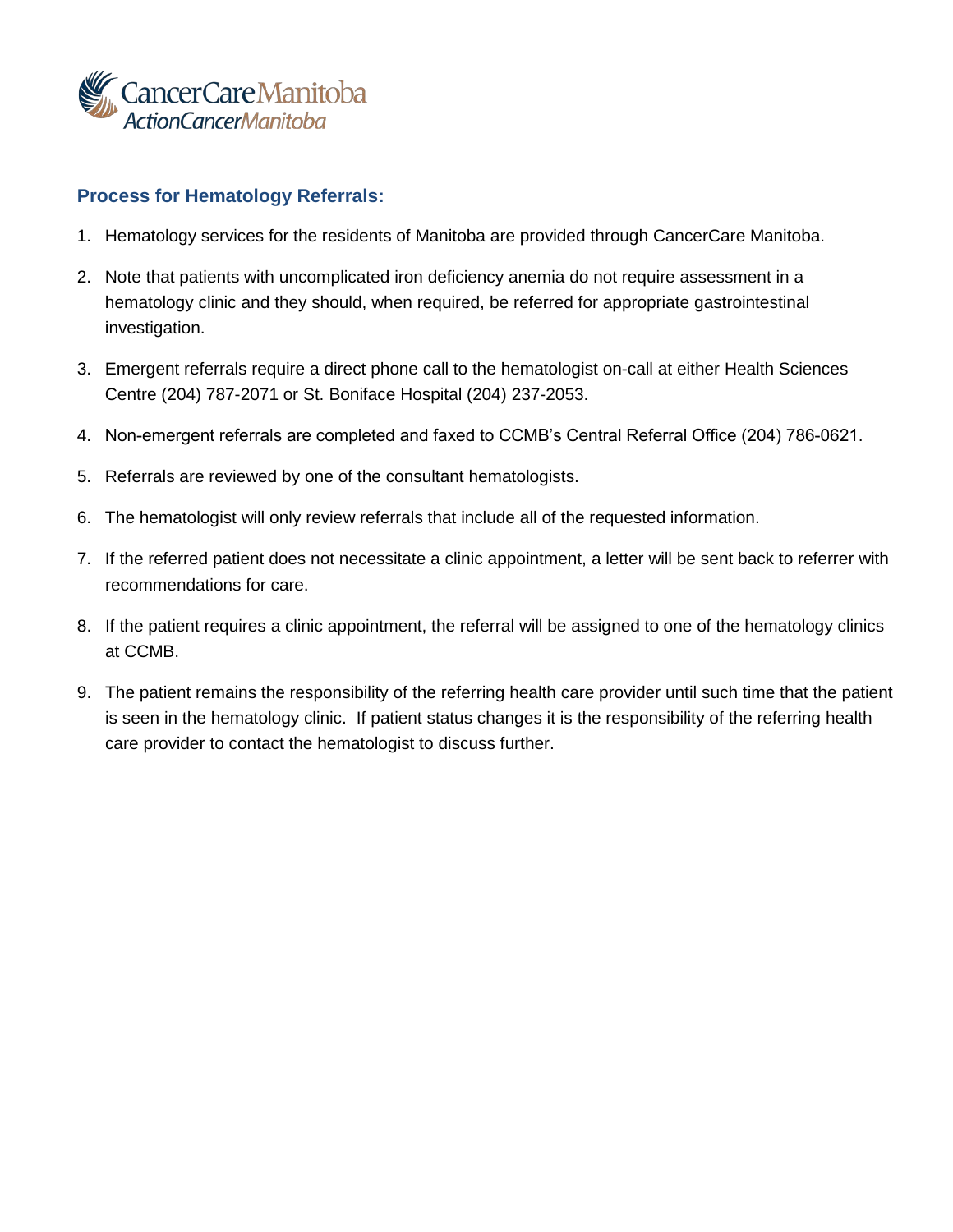

### **Hematology Referral Guide**

## **Central Referral Office**

Referral by Fax: 204-786-0621 Inquiry? Call: 204-787-2176

*NOTE: this checklist is provided as a guide and is not intended as clinical guidance. Please see resources for the work-up of suspected cancer at the bottom of the page.*

## **REQUIRED INFORMATION**

Please send copy of original results / reports if available or indicate date and location if ordered

#### **Include the following:**

- $\Box$  Referral letter:
- $\Box$  Referral Information sheet additional patient demographic and referral information not included in Referral letter
- $\Box$  History and Physical
- $\Box$  Co-existing medical conditions
- **□** Allergies
- $\Box$  Previous malignancy information (diagnosis and previous treatment)
- Required bloodwork\*\*
	- **\*\* Please see the following page for bloodwork requirements \*\***

For information on the work-up of suspected cancers and blood disorders, please go to: <www.cancercare.mb.ca/For-Health-Professionals/diagnostic-pathway-for-suspected-cancer-and-blood-disorders/>

Additional support for clinicians is available at the Cancer Question Helpline for Health Care Professionals: **Call/Text: 204-226-2262** 

\* Email: [cancerquestion@cancercare.mb.ca](mailto:cancerquestion@cancercare.mb.ca) \* Online: [www.cancercare.mb.ca/cancerquestion](http://www.cancercare.mb.ca/cancerquestion)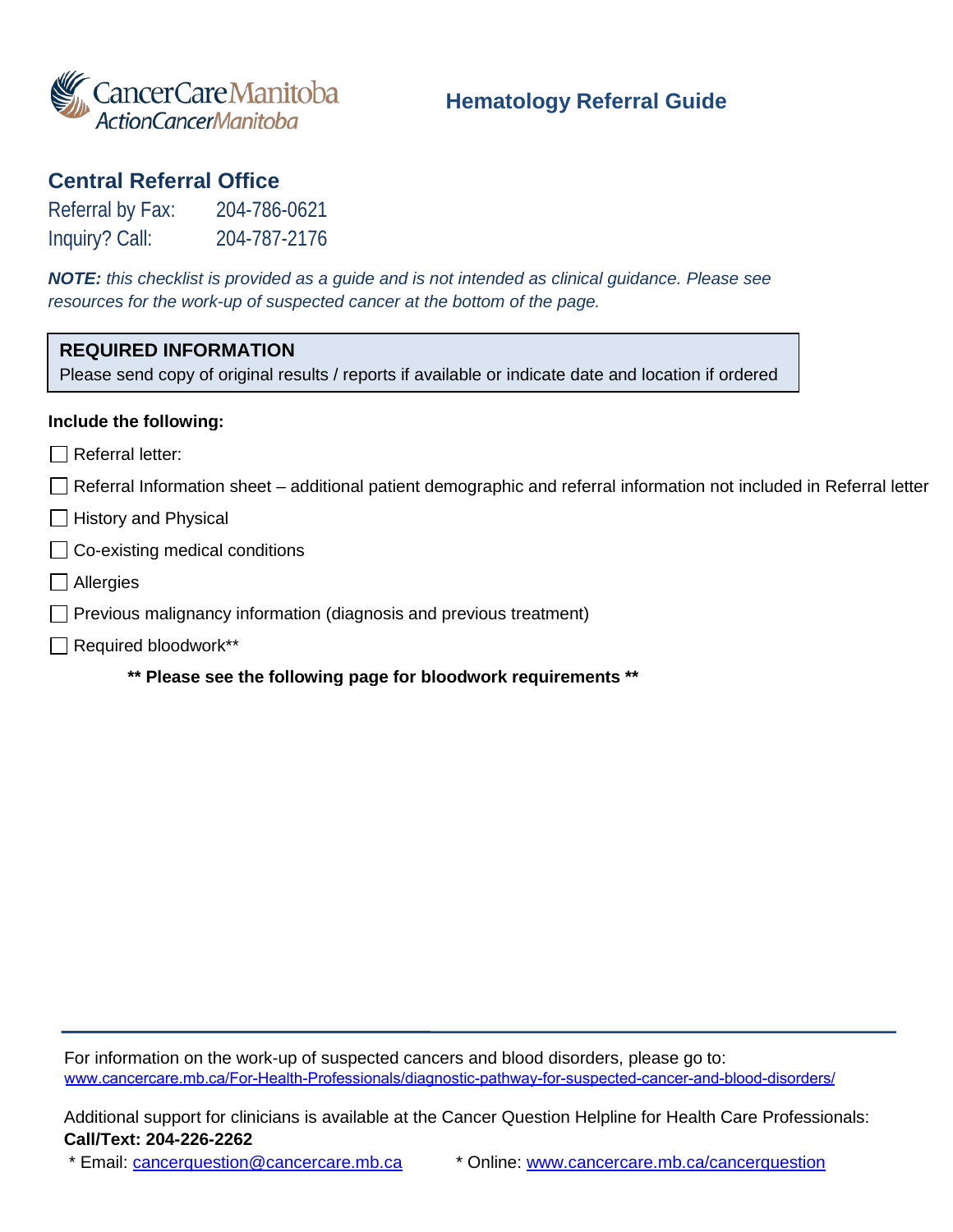| <b>Central Referral Office</b>                                                                                                                  |                                          |                               |                                                           |
|-------------------------------------------------------------------------------------------------------------------------------------------------|------------------------------------------|-------------------------------|-----------------------------------------------------------|
| Referral by Fax: 204-786-0621                                                                                                                   |                                          |                               |                                                           |
| Inquiry:<br>204-787-2176                                                                                                                        |                                          |                               |                                                           |
| *For a complete Referral Package, please use the<br>Referral Guide for the disease site involved.                                               |                                          |                               |                                                           |
| Patient Identifiers required on each sheet submitted.                                                                                           |                                          |                               |                                                           |
|                                                                                                                                                 |                                          |                               |                                                           |
| Today's Date:                                                                                                                                   |                                          |                               |                                                           |
| <b>PATIENT INFORMATION</b><br>Required Information to accompany Referral Letter or Consult Request                                              |                                          |                               |                                                           |
|                                                                                                                                                 |                                          |                               |                                                           |
|                                                                                                                                                 |                                          |                               |                                                           |
|                                                                                                                                                 |                                          |                               |                                                           |
| DOB: $\frac{DAY}{I}$ MONTH / YEAR Gender: $\Box$ M $\Box$ F                                                                                     |                                          |                               |                                                           |
|                                                                                                                                                 |                                          |                               |                                                           |
| PHIN: <u>Contract Communication</u>                                                                                                             |                                          |                               |                                                           |
|                                                                                                                                                 |                                          | Cell Phone: <u>Cell Phone</u> |                                                           |
| Is English the patient's primary language?                                                                                                      | Does the patient have any special needs? |                               | <b>Patient Location:</b>                                  |
| $\Box$ Yes $\Box$ No                                                                                                                            | $\Box$ Wheelchair $\Box$ Stretcher       |                               | $\Box$ Home                                               |
| If no, provide patient's primary language:<br>□ Portable Oxygen                                                                                 |                                          |                               | Hospital-Specify Unit:<br><u>L</u> Hospital-Specify Unit: |
| $\Box$ Other: $\_\_$                                                                                                                            |                                          |                               |                                                           |
| Need for interpreter? $\Box$ Yes<br>No                                                                                                          |                                          |                               |                                                           |
| <b>REFERRAL INFORMATION</b>                                                                                                                     |                                          |                               |                                                           |
| Diagnosis: <u>_____________</u>                                                                                                                 |                                          |                               |                                                           |
| $\Box$ Presumptive<br>Confirmed                                                                                                                 |                                          |                               |                                                           |
| Reason for consultation:                                                                                                                        |                                          |                               |                                                           |
| $\Box$ Newly Diagnosed<br>Second Opinion                                                                                                        |                                          |                               |                                                           |
| $\Box$ Recurrent/Progressive Disease                                                                                                            |                                          | Comments:                     |                                                           |
| Is patient aware of diagnosis? $\Box$ Yes $\Box$ No                                                                                             |                                          |                               |                                                           |
|                                                                                                                                                 |                                          |                               |                                                           |
| www.cancercare.mb.ca/referrals - Use the disease site specific Referral Guide for completeness, missing items may cause delay in triage process |                                          |                               |                                                           |
| REFERRAL PACKAGE CHECKLIST:                                                                                                                     |                                          |                               | If result pending, state date and place done:             |
| Referral Letter (with history & physical, co-existing conditions,<br>allergies, previous malignancy)                                            |                                          |                               |                                                           |
| <b>LAII</b> Pathology & Operative Reports                                                                                                       |                                          |                               |                                                           |
| $\Box$ All Diagnostic Imaging                                                                                                                   |                                          |                               |                                                           |
| <b>LAII Blood Work</b>                                                                                                                          |                                          |                               |                                                           |
| $\Box$ Other:                                                                                                                                   |                                          |                               |                                                           |
|                                                                                                                                                 |                                          |                               |                                                           |

# **Referral Information Sheet** PATIENT INFORMATION LABEL / ADDRESSOGRAPH

**Revised January 28, 2015**

CancerCareManitoba